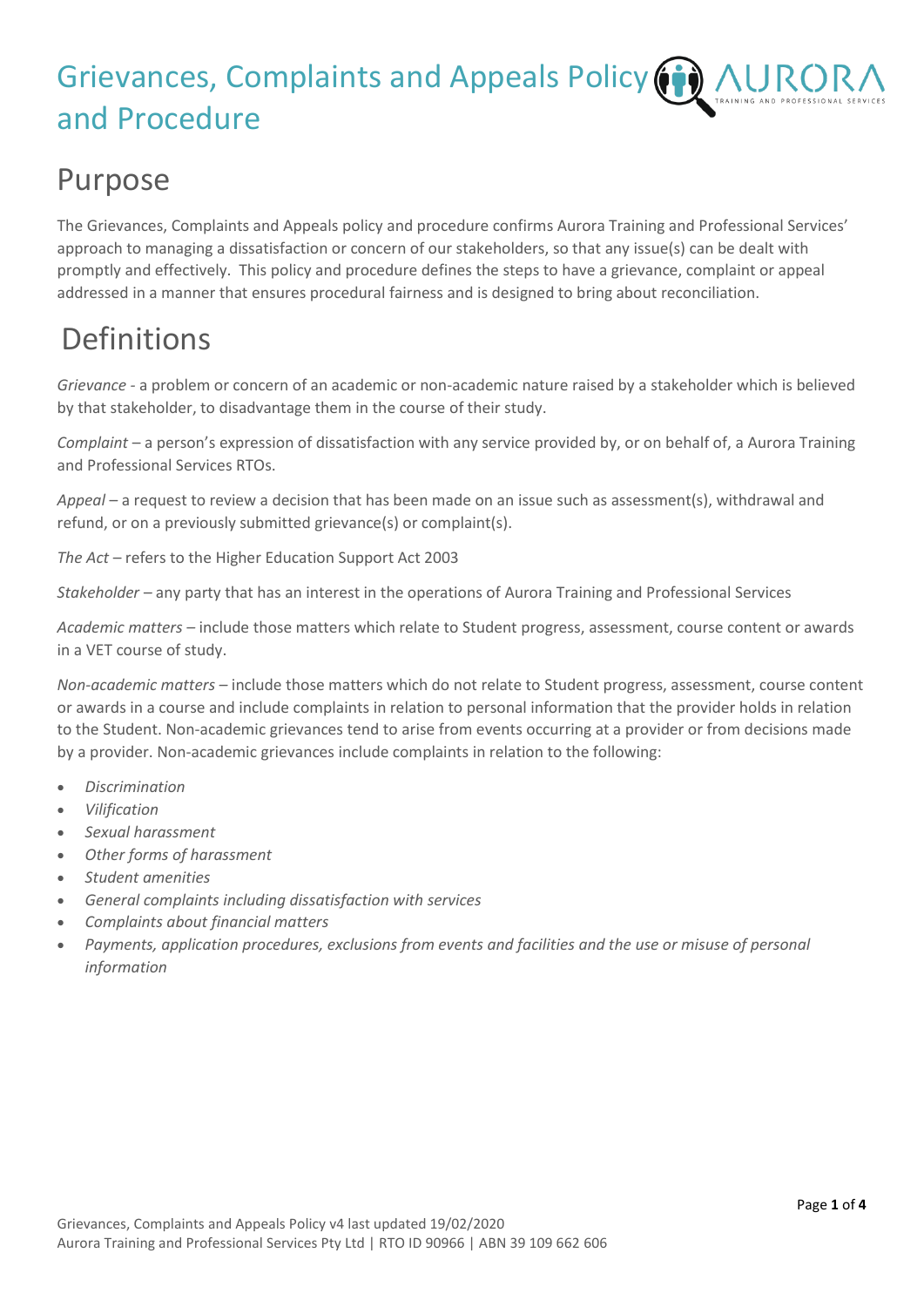#### Grievances, Complaints and Appeals Policy (iii) NING AND PROFESSIONAL SERVI and Procedure

#### Scope

This policy applies to all Students, prospective Students, clients, referral agents, staff and other stakeholders of any Aurora Training and Professional Services. This policy is relevant to both academic and non-academic complaints and grievances.

## **Policy**

#### 1. Complaints and appeals systems

- 1.1 Aurora Training and Professional Services is committed to developing and maintaining an effective, timely, fair and equitable complaints and appeals system which is easily accessible. Aurora Training and Professional Services aims to:
	- **EXECT** Develop a culture that views complaints and appeals as an opportunity to improve the organisation and how it works
	- Set in place a complaints and appeals handling system that is client focused and helps Aurora Training and Professional Services to prevent reoccurrence
	- Ensure a complaint or appeal is resolved promptly, objectively, confidentially and with sensitivity
	- Ensure the views of each party are respected and
	- Ensure each party is not discriminated against nor victimised
	- Ensure there is a consistent response to complaints and appeals
- 1.2 Aurora Training and Professional Services attempts to resolve any complaints, concerns and appeals fairly and equitably within ten (10) working days from receipt of a notice of complaint/appeal.
- 1.3 Where more than 30 calendar days are required to process and finalise the complaint/appeal, the complainant or appellant is notified of the reason why more than 30 calendar days are required
- 1.4 All formal complaints and appeals and their outcomes will be recorded in the Complaints and Appeals Register.
- 1.5 The register is reviewed by management and used for improvement and learning.

#### 2. Nature of complaints and appeals

- 2.1 Complaints and appeals may be made be in relation to any Aurora Training and Professional Services RTO's services, activities and decisions such as:
	- The enrolment, induction/orientation process
	- The quality of training and resources provided
	- **•** Training and assessment matters, including student progress, timeframes for completion, assessment results, curriculum and awards in a course of study
	- Withdrawals and refunds
	- Access to personal records
	- Bullying and harassment, including sexual harassment
	- Decisions made and/or
	- The way someone has been treated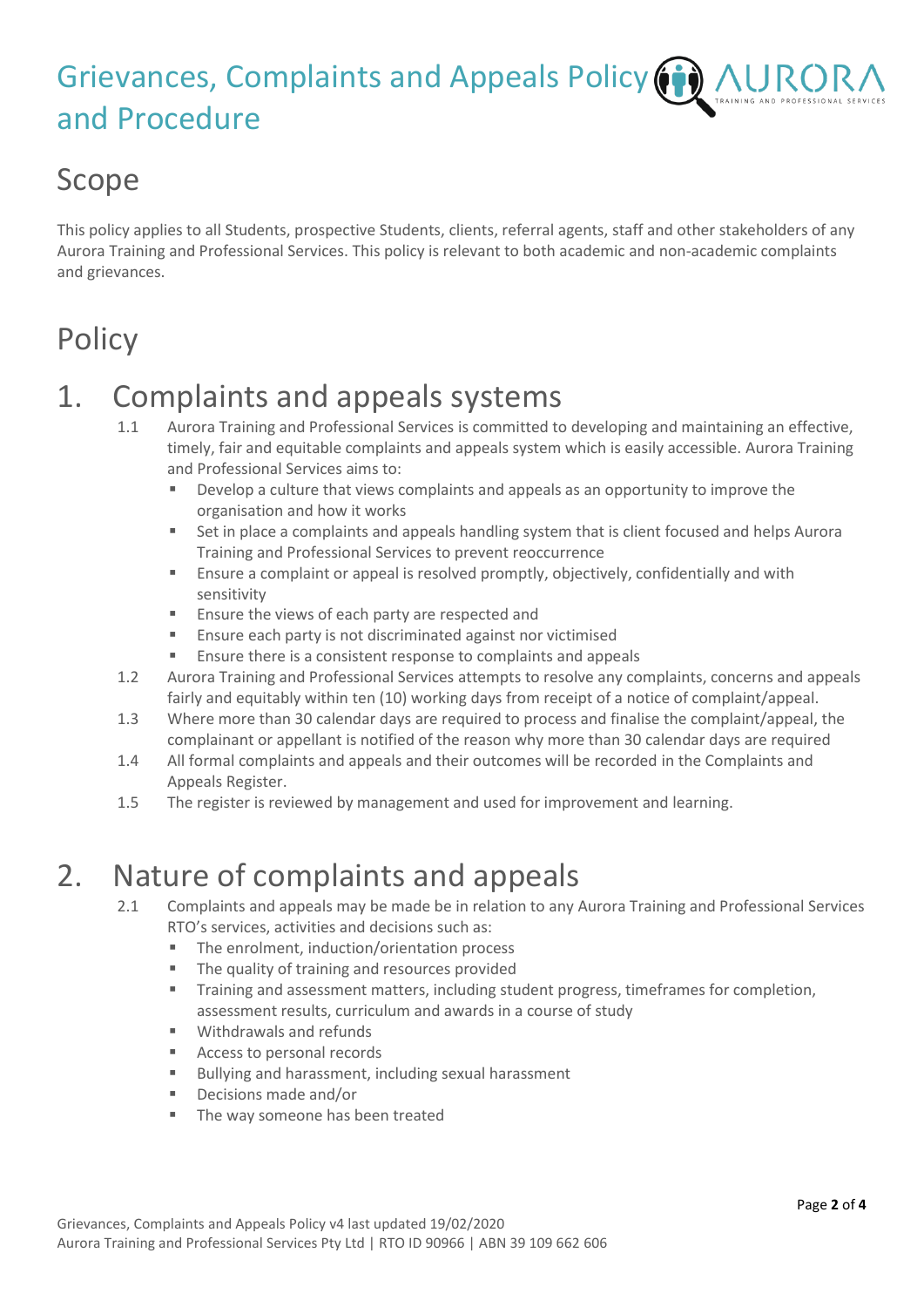## Grievances, Complaints and Appeals Policy  $(i)$ and Procedure

## 3. Resolving issues before they become a complaint

- 3.1 Complaints and grievances are to be resolved preferably informally and directly between the individuals who are party to the grievance
- 3.2 The Training Coordinator can assist Students to resolve their issues at this level
- 3.3 Any complaint about the conduct of a staff member should be raised directly with the Training Manager or emai[l ceo@stridelearning.com.au](mailto:ceo@stridelearning.com.au)

#### 4. Lodging a complaint

- 4.1 Where an issue cannot be resolved informally, it can be escalated by emailing a completed Aurora Training and Professional Services Complaint Lodgement form t[o ceo@stridelearning.com.au](mailto:enquries@stridelearning.com.au)
- 4.2 Acknowledgement of receipt of the complaint will be sent within 48 hours of the form being emailed to ceo@stridelearning.com.au.
- 4.3 Aurora Training and Professional Services will investigate the complaint, make a judgement and provide written communication of the decision.

#### 5. Appealing a decision

- 5.1 Where a Complainant is dissatisfied with the outcome, they may appeal the decision within five (5) working days of the decision being made, requesting the decision to be reviewed. This must be in writing to CEO [\(ceo@stridelearning.com.au\)](mailto:ceo@stridelearning.com.au) stating the reason(s) for their appeal.
- 5.2 The Complainant may request a face to face meeting with the CEO to formally present his or her case in appeal of the decision. The CEO will advise in writing within five (5) business days after the meeting, the outcome of the appeal and the reason(s) for the decision.
- 5.3 Aurora Training and Professional Services permits a party associated with the complaint to be accompanied and assisted by a third party at the meeting, however Aurora Training and Professional Services must receive prior notification of the third party. This notification is required at least two (2) days prior to the meeting.

#### 6. Assessment outcome appeal

- 6.1 In the case of an assessment appeal, an internal review of the assessment will be undertaken by one of Aurora Training and Professional Services' qualified assessors, once the Assessment Outcome Appeal Form is received.
- 6.2 Following this internal review of the assessment, the Student will be notified by email of the outcome of the review. If a Student remains dissatisfied with the outcome, Aurora Training and Professional Services will appoint an independent, qualified assessor to review and decide on the outcome of the assessment. This will be at cost recovery basis to the Student and payable upfront.
- 6.3 All parties will be bound by the independent assessor's decision.
- 6.4 Recommendations made by the independent assessor will be implemented within ten (10) days of receipt of the report.

#### 7. External Complaints

7.1 Aurora Training and Professional Services acknowledges there may be a need for an appropriate independent party to mediate when an agreed outcome cannot be reached. Aurora Training and Professional Services will offer to arrange this mediation, at cost recovery charge to the complainant.